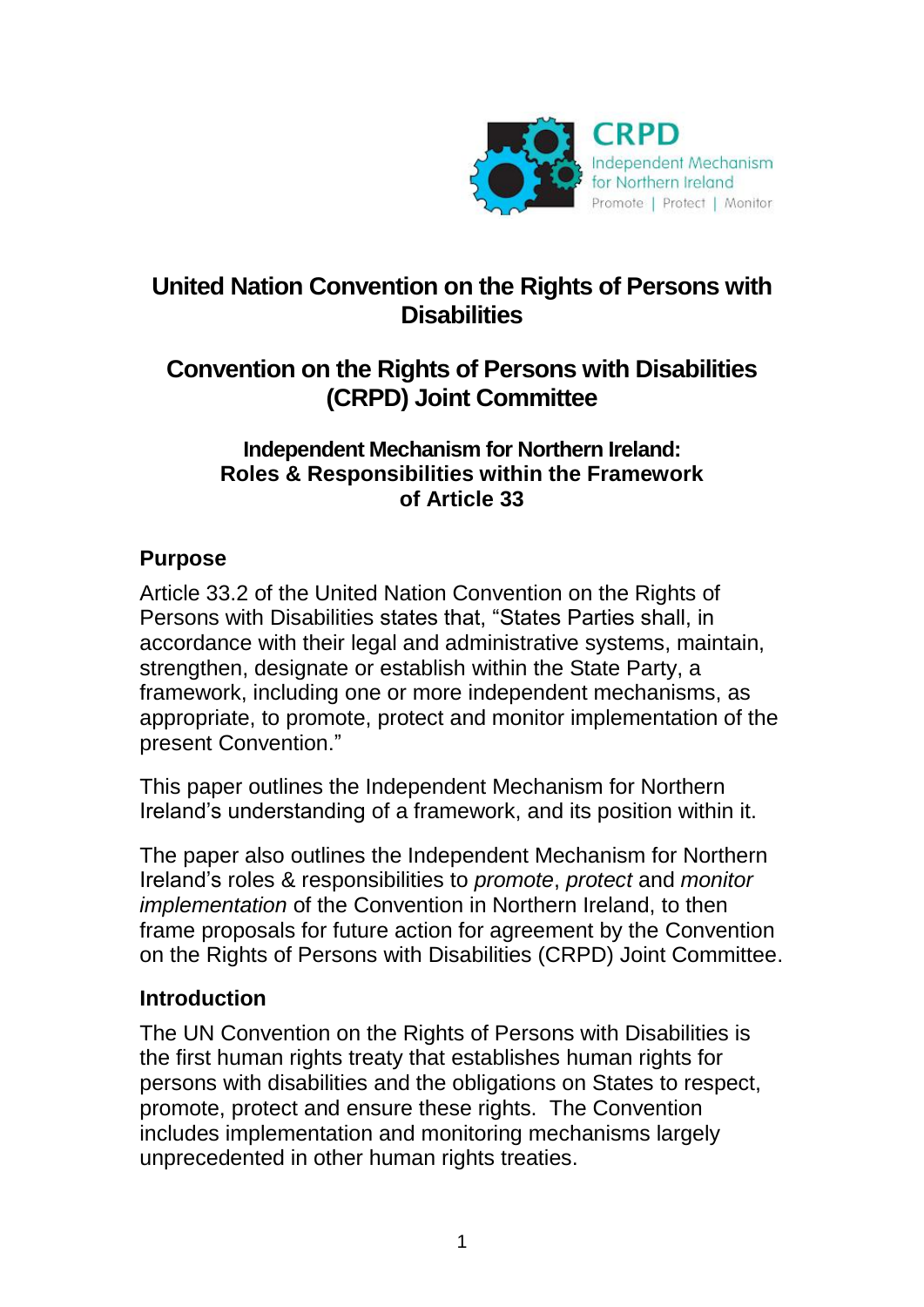On 8 June 2009, the UK Government ratified the Convention, and on 7 August it ratified the Optional Protocol setting up a mechanism for individual and group complaints. Within UK Government, the Office for Disability Issues (ODI) is the focal point for co-ordinating implementation of, and reporting on, the Convention. Each individual department is responsible for taking forward action to implement the Convention in areas where they have policy responsibility.

In respect of devolved issues within their respective jurisdictions, each of the UK's devolved governments shall co-ordinate their own work on the Convention. The Office of the First and deputy First Minister (OFMdFM) is designated as the focal point in Northern Ireland, and is responsible for co-ordinating work on the Convention in respect of devolved issues.

Under Article 33.2 of the Convention, the UK government has designated the four equality and human rights commissions to make up the UK's Independent Mechanism. In Northern Ireland, the Independent Mechanism is represented by the Equality Commission for Northern Ireland and the Northern Ireland Human Rights Commission (Independent Mechanism for Northern Ireland).

## **Independent Mechanism for Northern Ireland within the Framework of Article 33.2**

In accordance with Article  $33.2^{\mathsf{i}}$ , the Independent Mechanism for Northern Ireland understands that the State Party has responsibility for maintaining, strengthening, designating or establishing the framework. In doing so, it is the State Party's responsibility to determine its breadth and inclusivity.

For clarity, the Independent Mechanism for Northern Ireland positions itself as an "*independent*" element within the framework for Northern Ireland.

In accordance with Article  $33.1^{\text{ii}}$ , the Independent Mechanism for Northern Ireland understands that it is the responsibility of the State Party, through its designation of one or more focal points and / or establishment or designation of a coordination mechanism within government, to implement the Convention. It is the State Party's responsibility to facilitate related action in different sectors and at different levels when implementing the Convention.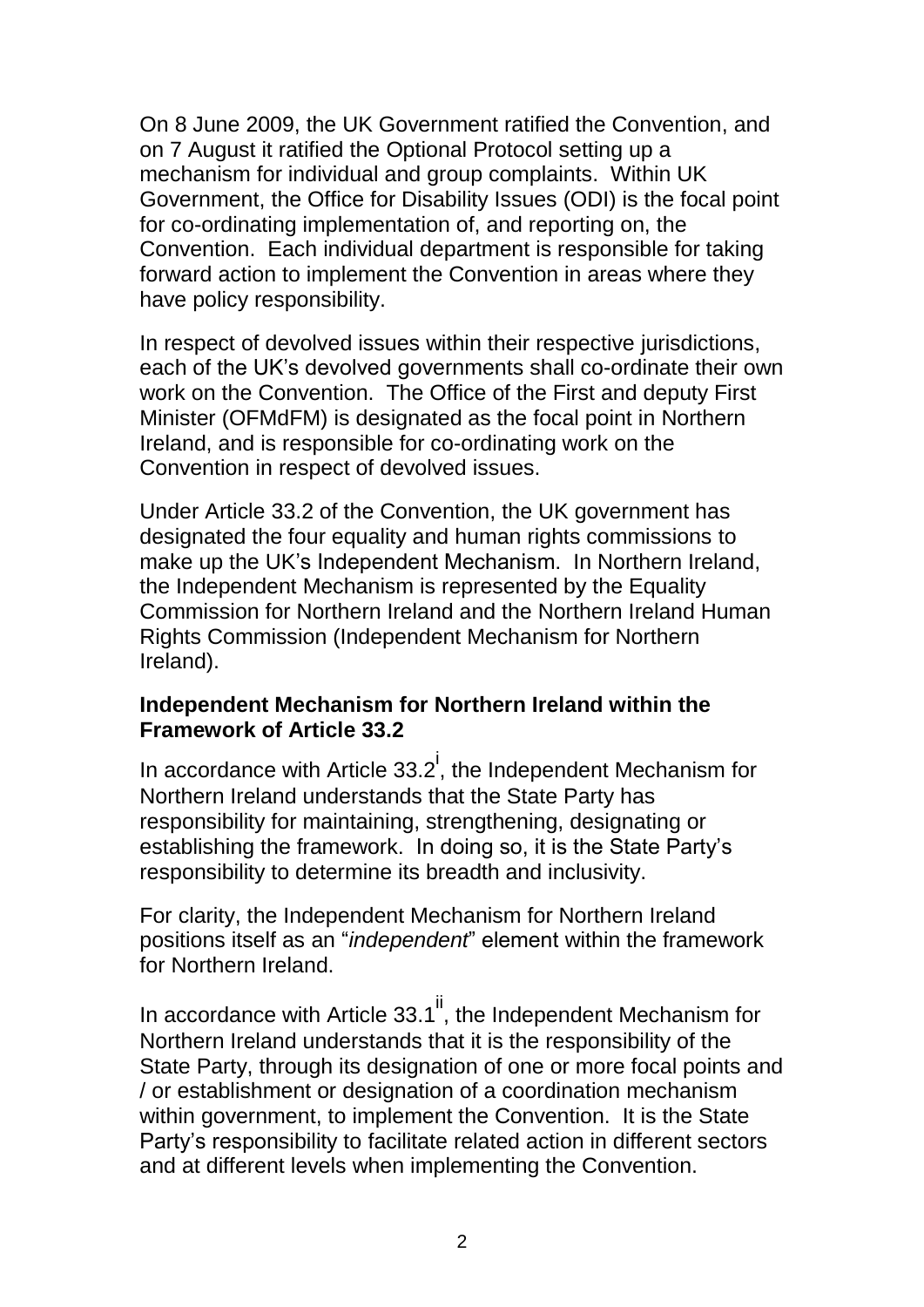In accordance with Article  $4.3^{\text{iii}}$ , the Independent Mechanism for Northern Ireland understands that it is the responsibility of the State Party, when developing and implementing legislation and policies to implement the Convention, and in other decisionmaking processes concerning issues relating to persons with disabilities, to closely consult with and actively involve persons with disabilities, including children with disabilities, through their representative organisations.

As an "*independent*" element within the framework, the Independent Mechanism for Northern Ireland shall not be considered as an organisation to decide upon legislation and policies, or to engage in other decision-making processes, for the State Party's implementation of the Convention, but to help facilitate implementation through its assessment of the State Party's actions and its actions to encourage full implementation of the Convention's provisions.

Furthermore, the Independent Mechanism for Northern Ireland understands that it is the State Party's responsibility to determine and ensure it engages effectively with persons with disabilities, their representatives and civil society in respect of its implementation of the Convention.

However, in carrying out its independent functions, the Independent Mechanism for Northern Ireland is required to *promote*, *protect* and *monitor* the *implementation* of the Convention in Northern Ireland. In doing so, the Independent Mechanism will be monitoring the State's compliance with Article 4.3 and Article 33.3  $\mathrm{^{iv}}$ .

## **The Roles & Responsibilities of the Independent Mechanism for Northern Ireland**

The Convention is not prescriptive in the functions which the various elements of the framework should carry out, although there are a number of sources of guidance <sup>v, vi, vii</sup> which have assisted the Independent Mechanism for Northern Ireland in determining the type of activities it should undertake.

In regard to *promotion* of the Convention, the Independent Mechanism will take forward work to promote the State Party's responsibility to implement the Convention. In promoting the State Party's responsibility to implement the Convention, the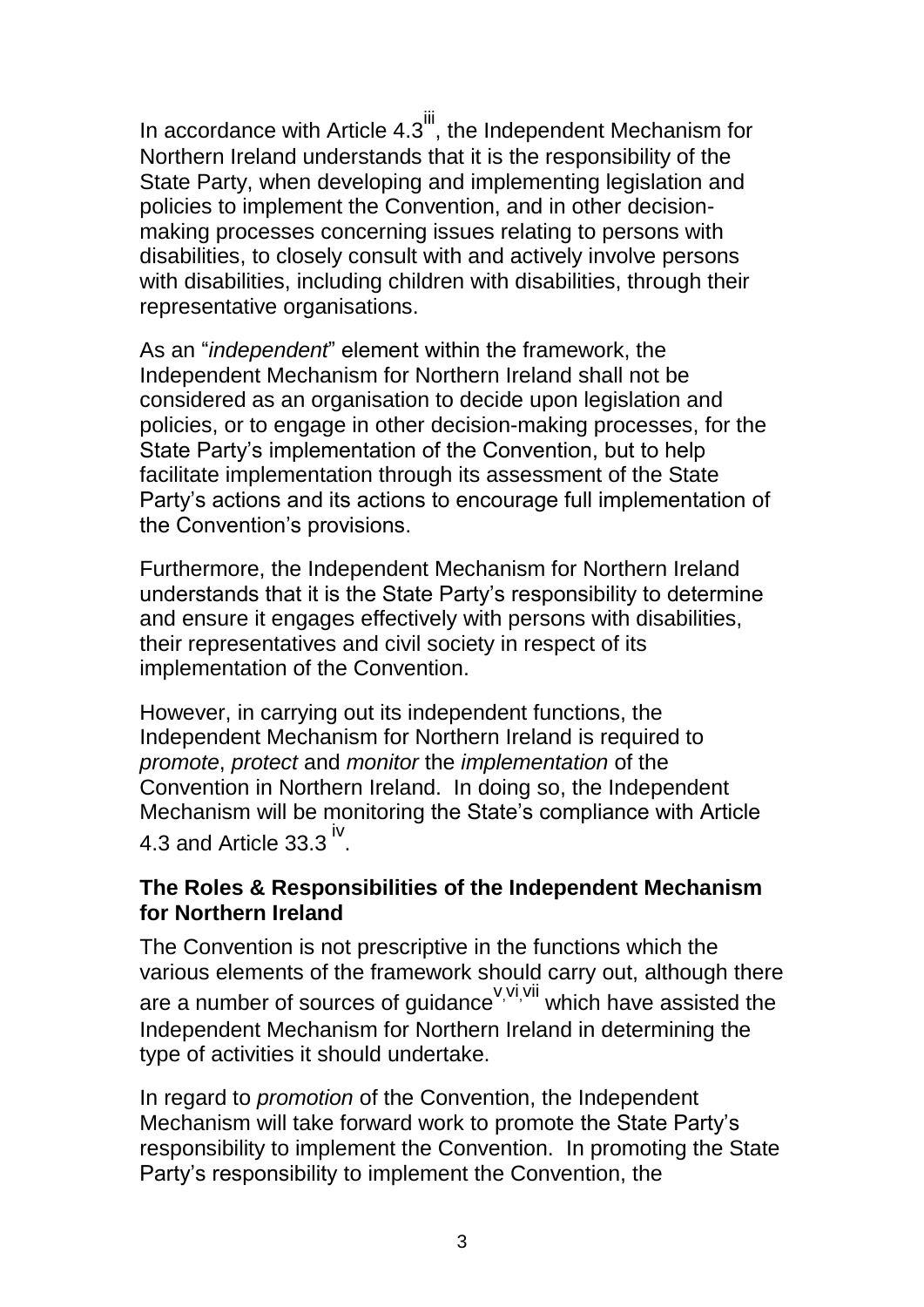Independent Mechanism may be required to promote the Convention itself alongside the responsibilities placed upon government. It is not the Independent Mechanism for Northern Ireland's responsibility to promote the Convention on behalf of the State Party, or to publicise the State Party's implementation of the Convention. The Independent Mechanism will provide, collectively or through the work of each Commission, commentary and advice on draft legislation, policy and practice, and on measures that ought to be taken to secure the human rights of disabled people. Any commentary or advice emanating from the Independent Mechanism for Northern Ireland's monitoring of the Convention under Article 33.2 will be enhanced through its engagement with disabled people, their representatives and civil society.

In taking forward work under *protection*, and where appropriate, the Independent Mechanism for Northern Ireland will receive and examine individual and group complaints, assist cases through legal or other processes, conduct inquiries or investigations, and issue reports in accordance with the statutory remits of the Equality Commission for Northern Ireland and/or the Northern Ireland Human Rights Commission.

As the Convention is an instrument of international, rather than domestic law, the Independent Mechanism for Northern Ireland's work in *monitoring* the State Party's implementation will be the consideration of the extent to which domestic law, policy and practice is compliant with the Convention through comments upon the State Party's report and / or the submission of its own Parallel Report to the United Nations Committee on the Rights of Persons with Disabilities. The Independent Mechanism for Northern Ireland can call upon a range of tools to monitor and make assessment of the State Party's implementation of the Convention and focus on specific issues as it sees fit, in conjunction with its and the State Party's responsibilities to engage with civil society, including disabled people, in accordance with Article 33.3.

August 2010

1

<sup>&</sup>lt;sup>i</sup> Article 33.2 states that, "States Parties shall, in accordance with their legal and administrative systems, maintain, strengthen, designate or establish within the State Party, a framework, including one or more independent mechanisms, as appropriate, to promote, protect and monitor implementation of the present Convention."

Article 33.1 states that, "States Parties, in accordance with their system of organization, shall designate one or more focal points within government for matters relating to the implementation of the present Convention, and shall give due consideration to the